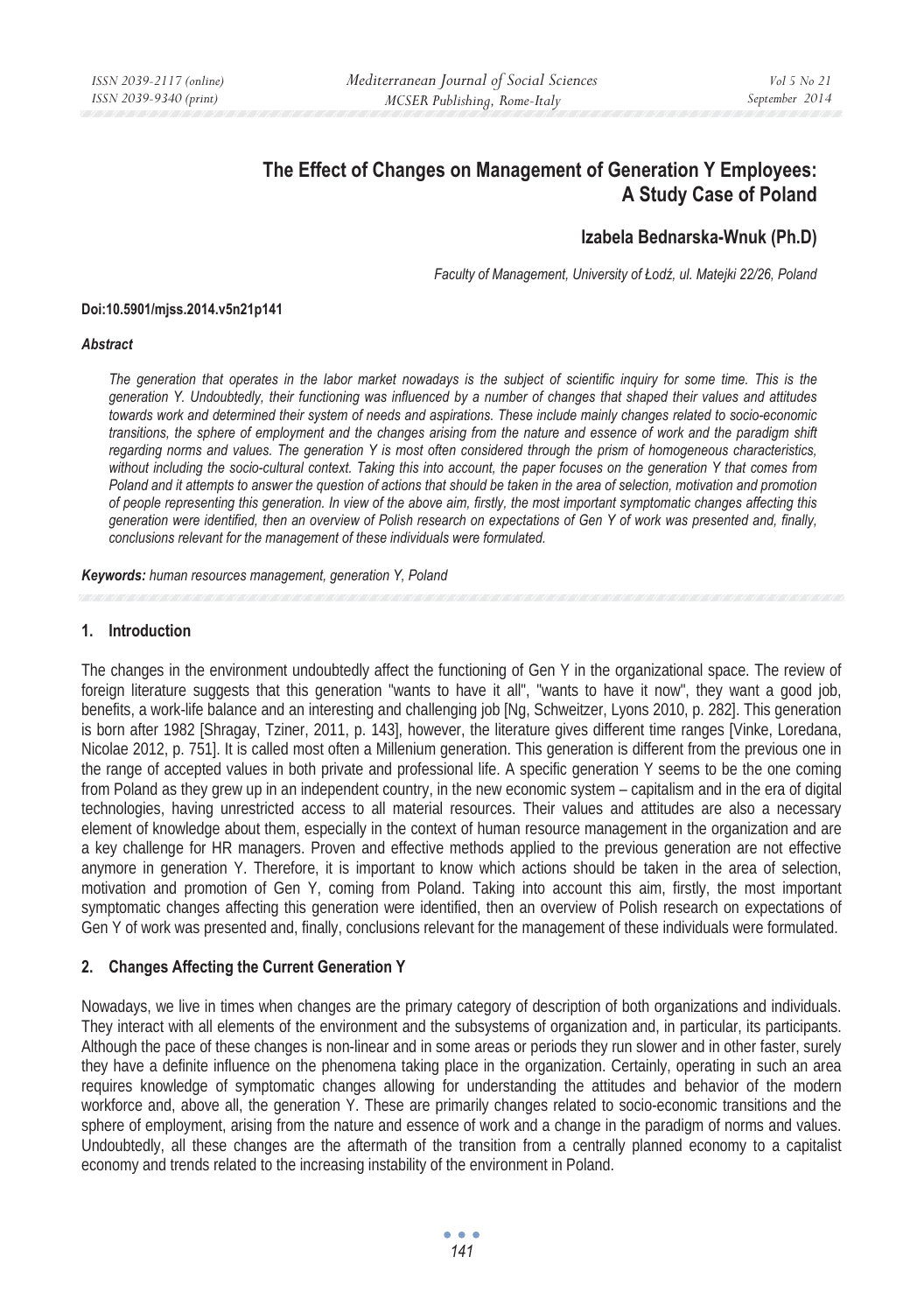## *2.1 Changes Related to the Socio-Economic Transitions*

Discussing the social and economic changes on the Polish ground, the political transformation, whose consequences are assessed to this day, should be mentioned. It contributed to the release of the market mechanism and modernization of the economy, expressed by increasing the efficiency and improving the branch structure and a radical change in the ownership structure (Hanusik, Łangowska-Szcześniak 2005, p. 27). From the perspective of 25 years of existence of the new economic system, it may be noted that it undoubtedly contributed to economic growth in Poland. Although in 2003 the unemployment rate was about 20%, Poland's accession to the European Union helped the country in improving macroeconomic indicators (GDP growth and reducing unemployment), and initiated a number of investments. At the same time, the unfavorable situation is noticed among young people. Unemployment among young people in Poland has become the most important social issue and a challenge for the Polish economy since the early nineties. In addition to economic and psychosocial effects, they experience such processes as: delay in starting their adult working life, hindering acquiring professional qualifications and impeding the process of economic empowerment through work [Kopertyńska 2009, p. 76]. At the end of April 2014, as reported by Eurostat, in Poland unemployment among people under 25 years of age is 24.6% [Eurostat]. In addition, the social stratification is observed in Poland which, according to the Gini Index showing income inequality of a society from the early 90s to 2009, is growing steadily. In contrast, in 2009- 2013, this ratio decreased from 0.313 to 0.299 [Czapiński, Panek 2013, p. 397].

Undoubtedly, the socio-economic transformation in Poland was also influenced by the processes of globalization, which in the twenty-first century have a huge impact on all areas of socio-economic life. They shape and condition the functioning of modern organizations and influence the execution of the role of the modern individual. Globalization allows for faster transfer of technology, it enables the implementation of many investments by foreign capital inflows, contributing to the development of the economy and increasing the welfare of society. A manifestation of globalization is the internationalization and multinationalization of many organizations. Although the processes of globalization have their opponents, their advantages are mainly: increased range of mobility enabling people to find work all around the world, new organizational capabilities, working in a multicultural environment, employment opportunities based on new forms of work, faster technological progress, rapid access to information and easiness to establish social and professional relationships due to the development of social infrastructure.

Globalization processes undoubtedly influenced generation Y because they grew up in the period in which differentiated goods began to be widely available, a consumerist model of life became popular and Poland began to open up to trends, fashion and events flowing from the West [MikoĞ, 2011].

When discussing the social changes, the technological development that have changed the way of functioning of the younger generation should not be omitted. They can easily use all technological devices while shaping not only their work environment but also their own social space. The technological progress in this area resulted in this generation having contacts with other representatives of this generation around the world through the operation of multiple social networking sites and creating a virtual community, among others. There is a reason for it gaining the name of the Search Generation, the Next Generation, the Net Generation, the Digital natives or the dot.com Generation [Van den Bergh and Behrer, 2011, p. 7].

# *2.2 Changes Related to the Employment Sphere*

The next area influencing organizational behavior of the generation Y are the changes associated with the employment sphere. The socio-economic changes in Poland were followed by the changes in the sphere of employment. More and more often, Polish organizations began to employ workers based on flexible forms of employment after the transition period. This is the result of significant labor costs associated with permanent employment service. As a consequence, many organizations are striving to reduce the share of permanent employees and increase the participation of peripheral employees in the general structure of employment. A characteristic feature of these employees are powers which are quite easy to get on the external labor market or are unique, but to keep an employer with such powers within permanent forms of employment would be very costly to the organization [Bohdziewicz 2008 p. 107-108]. Flexible work arrangements are also an important element of professional activation in the labor market and the increased interest in them is also noticed in the European Union. There are a response to high unemployment, labor market segmentation processes and the growing costs of running the companies. As the results of the European Business Studies from 2009 show, Poland does not differ from the European average in the use of part-time contracts in enterprises. In the EU, 67% of companies employed at least one part-time employee. In Poland, however, this percentage amounted to about 66% [Berezka 2012, p. 102-103].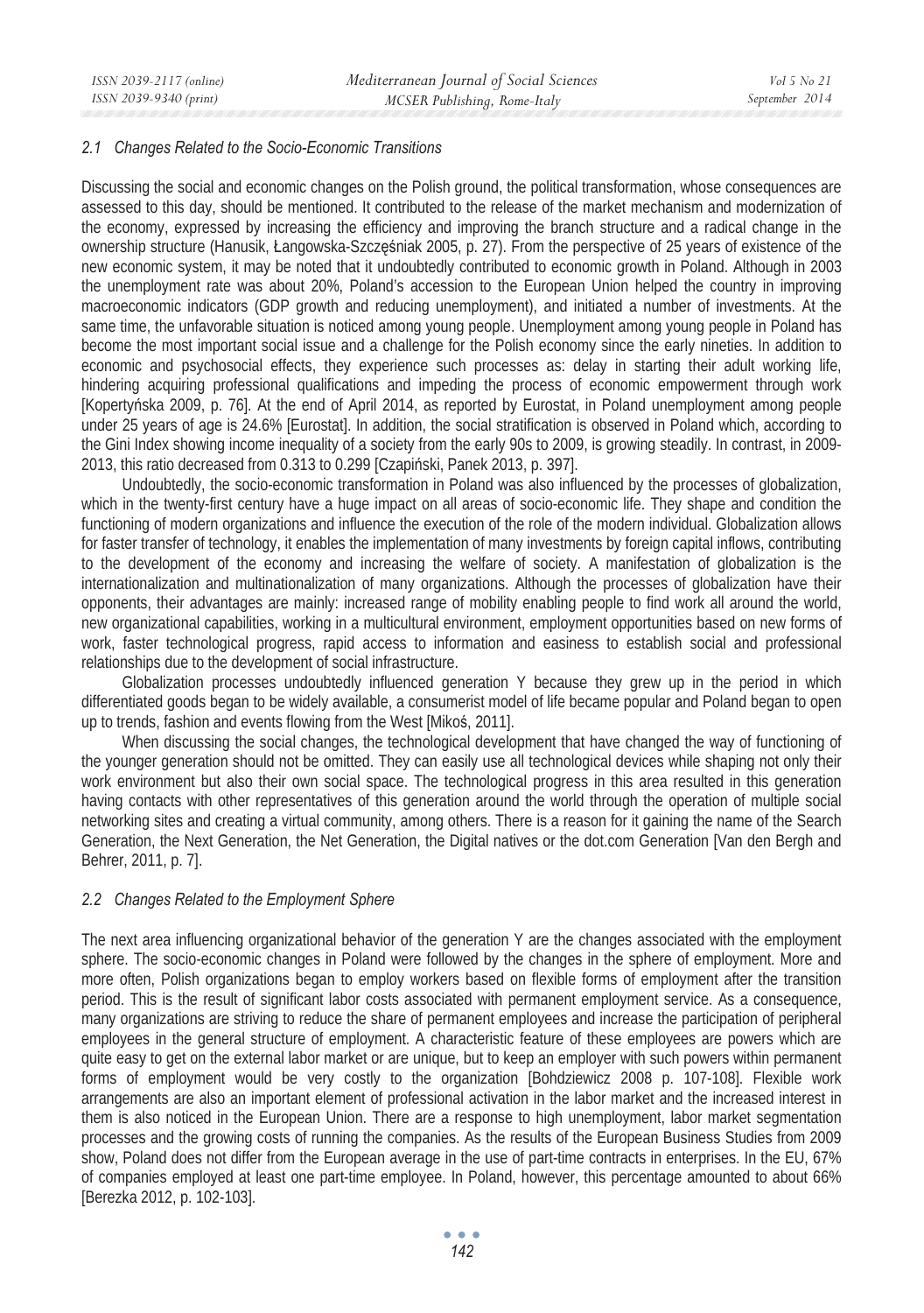| ISSN 2039-2117 (online) | Mediterranean Journal of Social Sciences | Vol 5 No 21    |
|-------------------------|------------------------------------------|----------------|
| ISSN 2039-9340 (print)  | MCSER Publishing, Rome-Italy             | September 2014 |

This form of employment is particularly attractive to young people as it allows for gaining first professional experience, combining studies with work and it is an opportunity to obtain permanent employment. Undoubtedly, the problems include: lack of vital stabilization, the agreement may be concluded for a very short period of time, and even renewed daily. A statutory limitation is only the total duration of the contract with one employer – up to 18 months in a period of three years. No additional protection applies to employment in the case of a woman who became pregnant. It is quite the opposite in the case of a contract of employment for a specified period [Pańków 2012, p. 31]. All this means that young people become independent very late and postpone the decision to start a family. In Poland, the discussion on this kind of form of employment is conducted from time to time, but it is still very popular and used.

# *2.3 Changes in the Norms and Values*

Significant changes in the functioning of modern workers, in particular, belonging to Gen Y are also associated with the plane of norms and values, becoming a determinant of behavior for individuals and directly shaping the space in which they operate. What once was the stability and certainty in the professional sphere, for instance, cognitive scripts which were implemented in the context in which they were created, today has changed dramatically. According to Januszkiewicz, constraints of space, time and place are beginning to play a smaller role because indirect factors have a greater influence on the generation's work ethic. This means freedom of choice and freedom to design professional goals the individual wants to achieve and the ways to do so. [Januszkiewicz 2014, p. 120]. Today we are dealing with a state of uncertainty, especially in the construction of one's self. The changing organizational value system determines the quality of social relationships. Man joining the organization must be aware of the fact that these relationships will be of a temporary nature and social ties will not be the same as in the traditional terms of employment. The modern worker from an individual who is loyal and tied to the organization becomes an autonomous and independent entity responsible for their own career trajectories and professional development as well as they considers the choices of employment in terms of the benefits.

# *2.4 Changes Resulting from the Nature and Essence of Work*

Along with the processes taking place in the labor market, the nature and essence of the work are changing. Nowadays, they do not apply to a specific set of operations or tasks that the employee performed during the statutorily specified time in the past, but to participation in projects, sometimes several at the same time, at the crossroads of different cultures, performed in different time zones [Kołodziejczak 2012 p. 190]. Changes in the organization result in the following characterization of the contemporary work: a greater focus is put on more diverse activities, there is more work and it has to be done in less time. Thus, there is a general tendency for "packing" more of the items, processes and behaviors in the same time. This is the so-called "compaction of work" [Adamiec 2007, p. 197]. This phenomenon will be intensified because nowadays more and more is required of the employee in respect of the implementation, execution and the nature of work. It is not a single monogram, but it takes the form of mosaics, whose all the elements, even though they are different, they form a homogeneous whole. Additionally, the pace of work is much faster than it was in traditional organizations. On the grounds of the maximization of the cost in the organization with simultaneous increasing standards of performance, carrying out the work as soon as possible is required from today's employees. Changes in the nature of work undoubtedly affect the process of evaluating all components of quality of life and contribute to any dysfunctional phenomena in the operation of the individual, such as burnout or stress. Changes in the nature and content of work imprint their mark especially on young people who appreciate the balance between work and private life and are not willing to make sacrifices for the organization in the form of working overtime. It is also difficult to find young people who will work till morning, wanting to show their skills. Therefore, this generation finds it hard to perform monotypic works and work under pressure. They prefer positions related to creativity and innovation, not interfering with work-life balance.

# **3. Expectations of Polish Gen Y of Work – A Review of Selected Studies**

All of the changes described undoubtedly affect the functioning of Gen Y in the organization. Therefore, it becomes important to know what expectations Gen Y has in the first place to be able to formulate recommendations for organizational practice in the area of human resource management. These are illustrated through various study results carried out in Polish territory.

According to research conducted in the Polish territory among representatives of Gen Y in the period of March-June 2013 by Kopertyńska and Kmiotek, work is not the most important value for them. They value family, relationships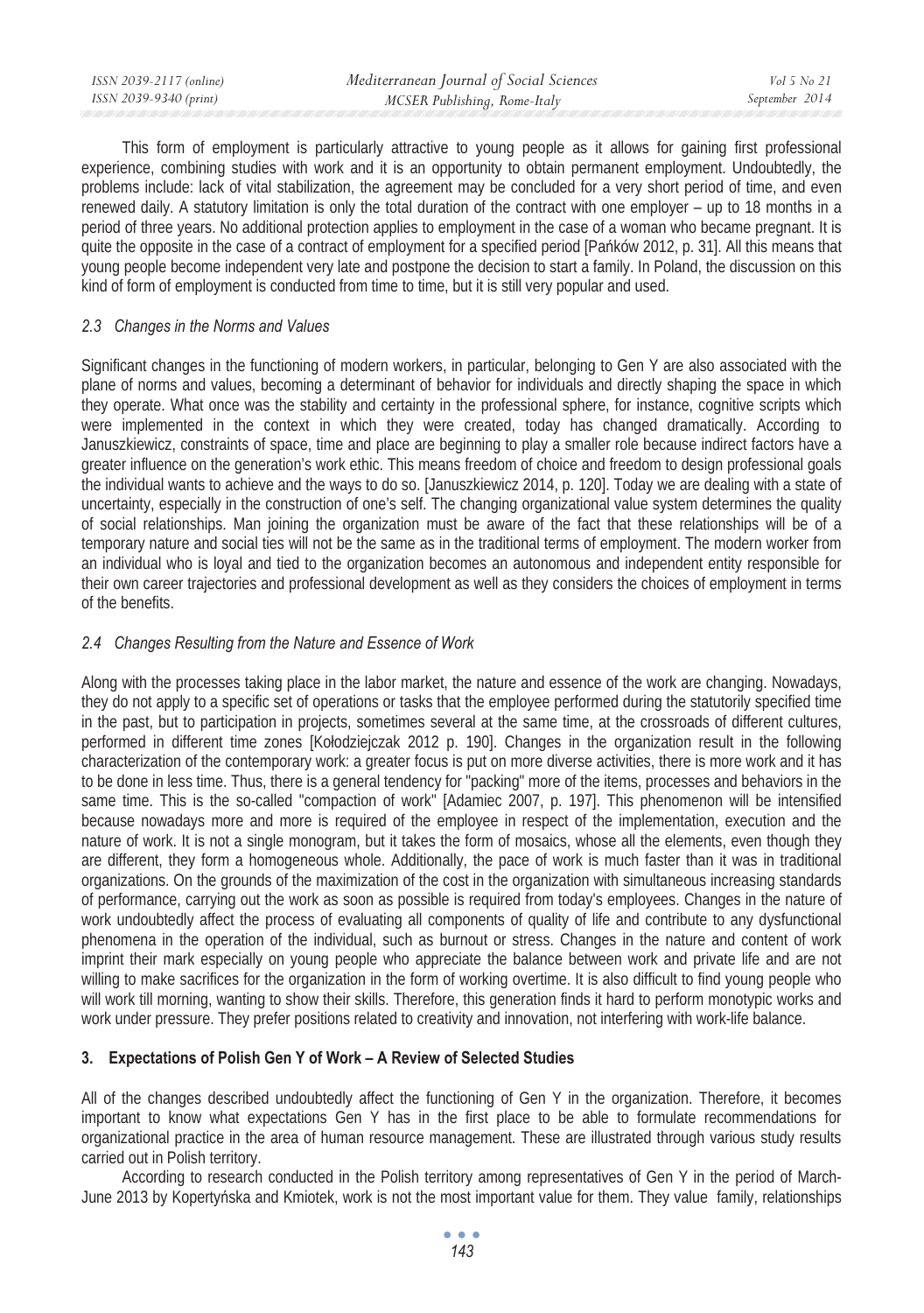| ISSN 2039-2117 (online) | Mediterranean Journal of Social Sciences | Vol 5 No 21    |
|-------------------------|------------------------------------------|----------------|
| ISSN 2039-9340 (print)  | MCSER Publishing, Rome-Italy             | September 2014 |
|                         |                                          |                |

with friends, the possibility of pursuing passions and interests, free time and opportunity for professional development more. The working conditions expected by generation Y are: a good atmosphere at work, clarity in communicating the objectives and tasks and job stability, resulting from the possession of an employment contract for an indefinite period. In addition, within the professional development, they expect from employers the creation of favorable conditions in this area, opportunities to participate in training, independence in performing the tasks, the organization of work allowing for the sharing of knowledge, gaining experience and learning, as well as conditions conducive to demonstrate their knowledge and skills. In addition, one of their characteristics is the tendency to give up their jobs when they are not satisfied with it or when the wages and working conditions are not suitable [Kopertyńska and Kmiotek 2014, p. 343-352].

In contrast, a study performed among Gen Y by Smolbik-Jeczmień in 2010 and 2011 indicates that the majority of the generation identify career primarily with vertical promotion and a desire to occupy more senior positions in the organization, and over half of them expected a high position of material safety and stabilization at work. Besides, they present a slightly different approach to career focusing primarily on the continuous improvement of their competence as a necessary condition for a career, then on the possibility of self-actualization and a sense of fulfillment through work, professional achievements and satisfaction at work [Smolbik-Jeczmień 2013, p. 89-98].

In turn, the main conclusions of a study on the subject of Gen Y carried out by Cewińska, Striker and Woitaszczyk in 2007 are [Cewińska, Striker and Wojtaszczyk 2009, p.118-134]:

- a dream job for Gen Y is primarily the one that, inter alia, involves one's interests, quarantees regular monthly income, provides peace, stability and certainty, is performed using a computer, allows one to wear informal clothes, is associated with contact with people of different nationalities, gives one the opportunity to influence happenings in the organization, allows for the reconciliation of work and private life,
- this generation prefers working as a team to working individually,
- they are characterized by their skepticism when they hear about loyalty to the employer, a long-term commitment to the organization and building their career is not important for them,
- they pay greater attention to partnership relationships in the workplace, not just with colleagues but also with senior executives,
- although they prefer to communicate using modern technology, they also appreciate the direct contacts,
- this generation feels that they are special, they like to learn using the computer, they can perform tasks as long as they are compatible with their system of values.

The study results concerning the generation Y obtained by Stachowska in 2011 are similar. This study shows that the most important values in life are family and love. Work and money took second place. A high salary and a good atmosphere were considered the most desirable features of future work by respondents. What is important for them is also a job that provides an opportunity for professional development and personal fulfillment, a guarantee of financial stability, good conditions for the performance of tasks, and the possibility of promotion. The results confirmed the tendency of young people for occupational mobility and openness to change [Stachowska 2012, p. 33-56]. This aspect is also pointed out in the study of Bednarska-Wnuk, which shows that the younger generation has a higher propensity to change jobs taking into account their willingness to relocate and retrain treated as a natural process in the professional development of the individual. In addition, although in the vast majority the respondents declare readiness to seek work in another province or another country, they mostly do not want to take up employment in another continent. It is probably due to cultural habits of Polish society. Indeed, they consider emigrating to another country, but this country is mostly within the European Union. The respondents also believe that in order to pursue a professional career they do not have to work all their life in one organization [Bednarska-Wnuk 2012, p. 86-94].

In turn, Januszkiewicz in his study draws attention to the perception of success of generation Y. The study's results indicate that Polish young generation sees professional success as a category achieved relatively quickly and repeatedly throughout life, it is therefore, no longer the culmination of a career, but rather a term for some of its levels. Professional success is seen as an inherent feature of career and the costs of success are seen primarily in terms of its negative impact on family and social life, but not always in the workplace [Januszkiewicz 2012, p. 357].

A fragment of selected research presents the most important attitudes and values characteristic of the Polish generation. It may be noted, however, that they are typical of this generation, regardless of its geographical location, despite the functioning of young Polish people in different socio-cultural space. The presented values and attitudes towards work require a new look at the role of managing of those employees.

## **4. How to Manage Generation Y in the Face of Change – Challenges and Threats to the Modern Organization**

Currently, the management of generation Y is a big challenge for the organization. Their expectations make managers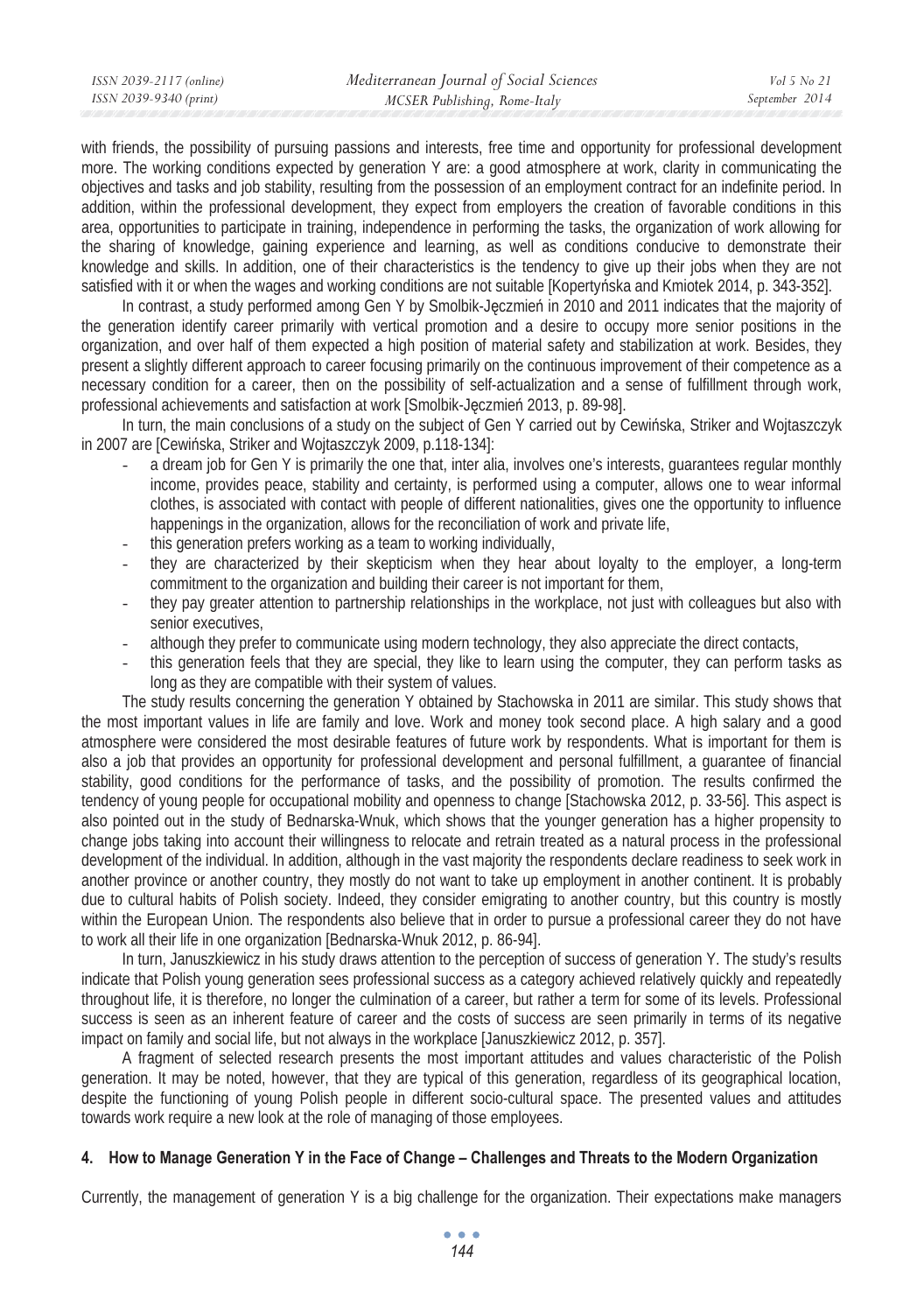apply a different set of methods and techniques, and take other measures than those that were implemented to the previous generation.

Firstly, regarding recruitment, organizations should be increasingly aware of the fact that Gen Y prefers direct contact with potential employers to using recruitment companies. Such contact is usually initiated during the annual Job Fairs held at universities. The generation also uses any information about employers and their advertisements put on their websites. Therefore, if organizations want to hire young people, in particular, they should attach great importance to the power of the Internet. The representatives of this generation do not take the job which does not meet their expectations regarding both the content and working conditions, nor do they take a job preventing the development of their passion.

Secondly, organizations should base the selection of employees on clear and reliable criteria, such criteria that would state the sought and actual competence and qualifications. In addition, the organization should shun discrimination against potential employees based on any criterion of selection [Cewińska, Striker and Wojtaszczyk 2009, p. 132]. It is related to the fact that young people are increasingly aware of their rights and all kinds of occurring dysfunctional behaviors.

Thirdly, incentive systems should take into account individual needs and preferences of employees. There should not be uniform for all employees, but take into account the nature and type of work performed and the individual contribution of each employee. For Gen Y, most of all, positive motivation is important. In contrast, the use of the organization's negative motivation can make the employee representing the generation Y easily abandon this work.

Fourthly, when hiring a young worker, the organization should think about their career path from the very beginning, depending on the individual needs. Otherwise, they may quickly abandon the current employer for such an employer who will provide promotion and development opportunities.

Fifthly, the young generation is set to perform a variety of tasks. They are good at multitasking. The organization wanting to keep employees of this generation, characterized with their ambition, the desire for self-development and high performance, should provide a job that is not monotonous and provides opportunities for competence development. In this area, the organization can use, for example, a number of methods for humanizing work, such as job rotation, job enlargement and enrichment.

Taking into account the above guidelines, Polish organizations should change, especially in the context of domination of dysfunctional management solutions in their operation. Therefore, [Cewińska, Striker and Wojtaszczyk 2009, p. 132]:

- if the organization wants to hire young and ambitious people, it should not fall behind with the payment of salaries,
- the organization should not require full availability, dedication and loyalty to the employer from all candidates,
- the organization should inform their employees about its strategy, plans and its current situation,
- the organization should not require submission to top-down decision-making from the young generation,
- the organization should not offer young people the implementation of routine and repetitive tasks that do not bring them opportunities to learn new things.

Following these rules by Polish organizations is an opportunity to keep young, talented and ambitious individuals within it. The organizations cannot forget that they should improve not only employees but also a personal function, customizable to the young generation which is now entering or operating in job market. Only such measures can ensure the organization development and certainty that young workers will remain longer in the organization. The unification of all employees in the organization and their perception through the prism of unity, regardless of their age, seniority, gender, or nationality may be fatal.

## **5. Conclusions**

The analysis of the literature in this paper allowed for drawing several synthetic conclusions that respond to the questions raised in the introduction. First of all, the issue requires an in-depth empirical analysis and verifying not only the expectations of Polish Gen Y but also the possibilities of Polish organizations and gaining knowledge about their organizational systems. The considerations lead to the conclusion that the characteristics of the modern generation Y is generally universal, but at the same time the changes comprise an impulse to describe this category of workers. In the case of Poland, these changes are much more strongly affected this generation. This is the result of political transformation which sharpened some of the characteristics of this generation and influenced the accepted attitudes and values towards work. Therefore, Polish organizations should benefit from the experience of other countries regarding the solutions used in relations with employees from generation Y and develop new standards, corresponding to the Polish